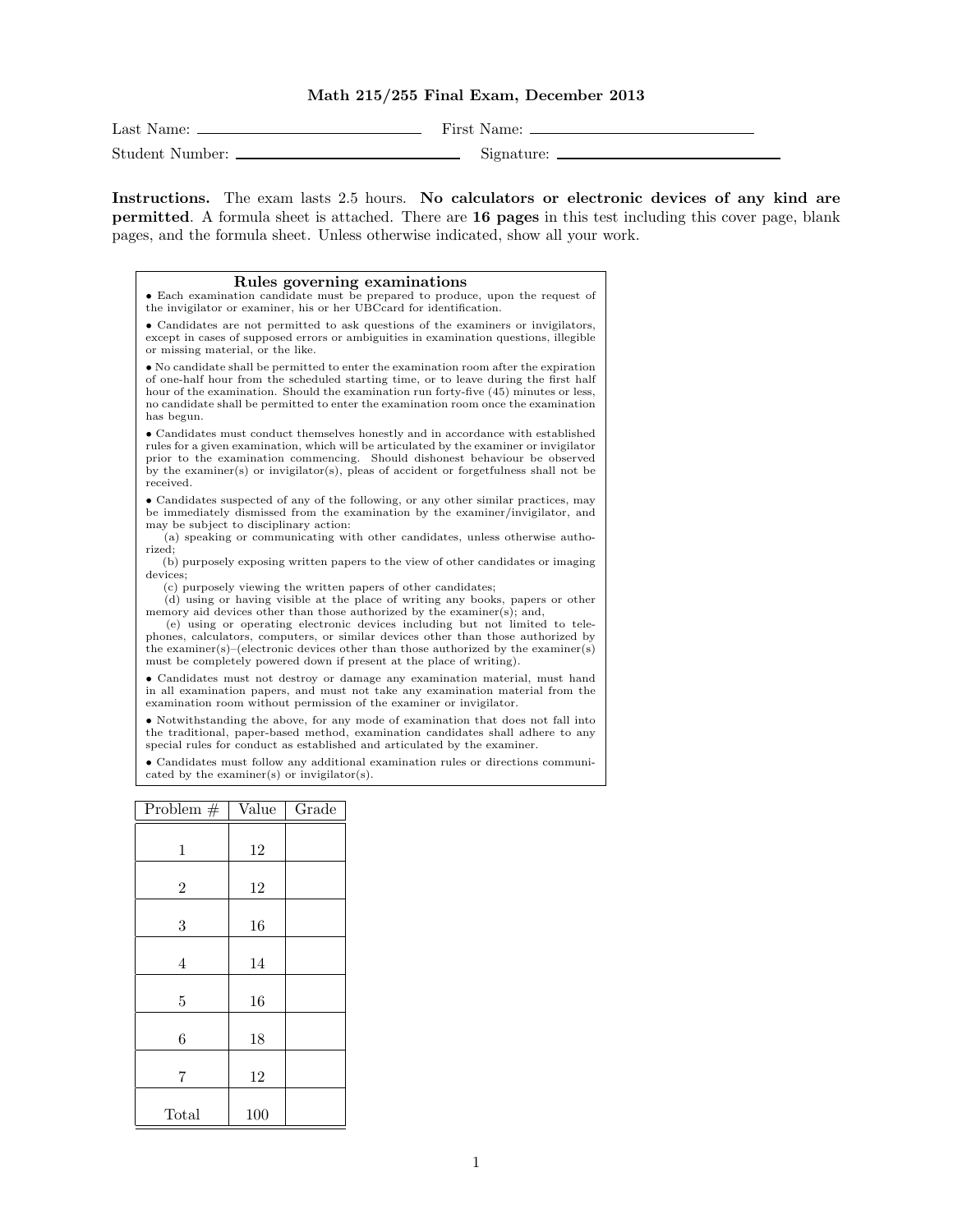- 1. Short answer questions [2 marks each; no partial credit]:
	- (a) Write the general solution of  $y'' + 2y' + y = 0$ .

(b) Find the *form* (but not the values of the coefficients!) of a particular solution of the nonhomogeneous ODE:  $y'' - 4y' + 5y = x \sin(x)$ 

(c)  $y_1(x) = x$  and  $y_2(x) = -x$  are both solutions of the first-order initial value problem:  $yy' = x$ ,  $y(0) = 0$ . Does this contradict the existence and uniqueness theorem ('Picard's theorem' or 'Cauchy-Lipshitz theorem')? Explain.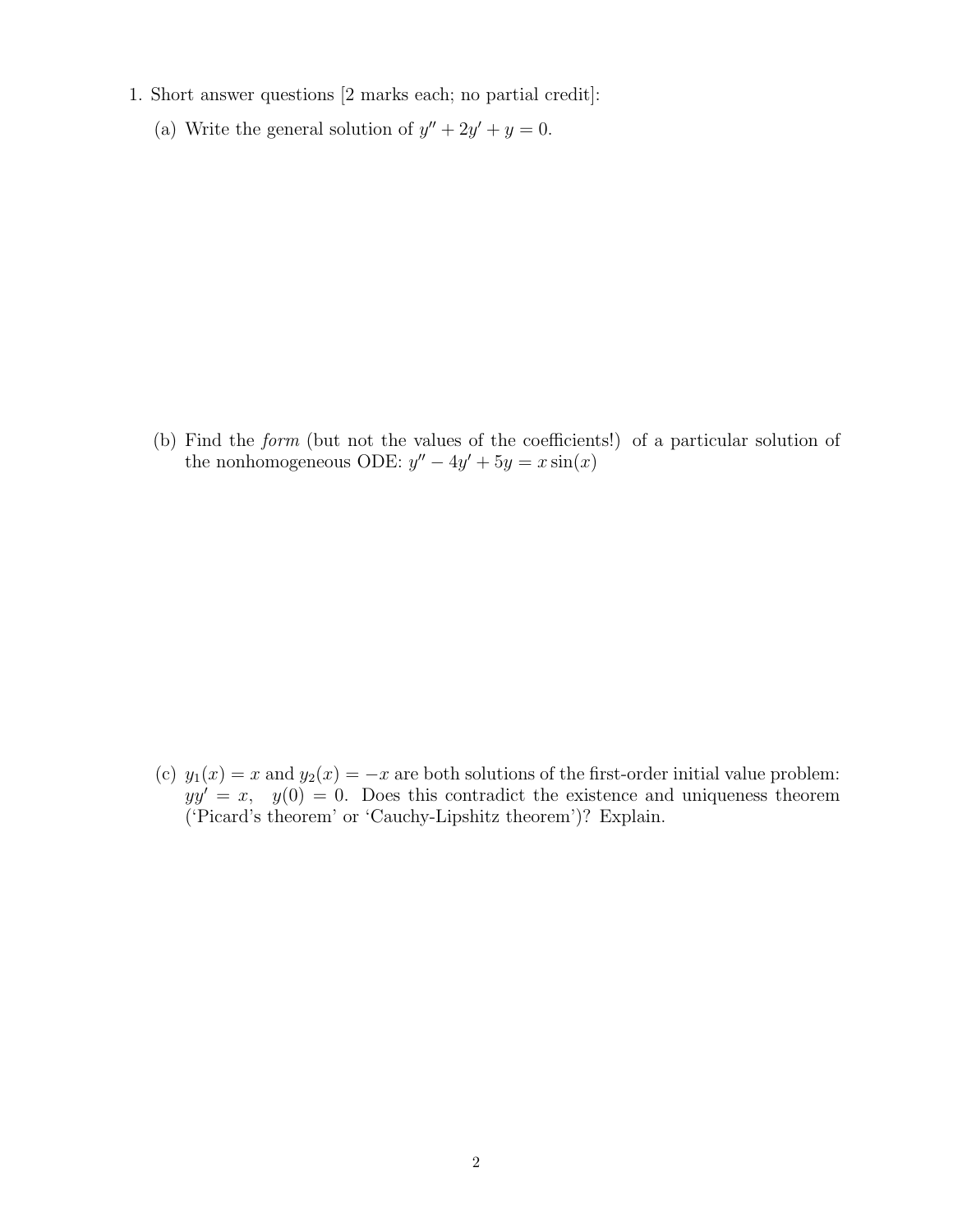(d) Why are the Laplace transforms of 1 and *u*(*t*) (the Heaviside step function) identical?

(e) Write the second-order linear ODE  $y'' + ty' + t^2y = 0$  as a first-order linear system.

(f) Find the Laplace transform  $X(s)$  of the solution to the initial value problem:  $x''' + x = 0$ ,  $x(0) = 1$ ,  $x'(0) = 2$ ,  $x''(0) = 3$  (but do **not** compute  $x(t)$ ).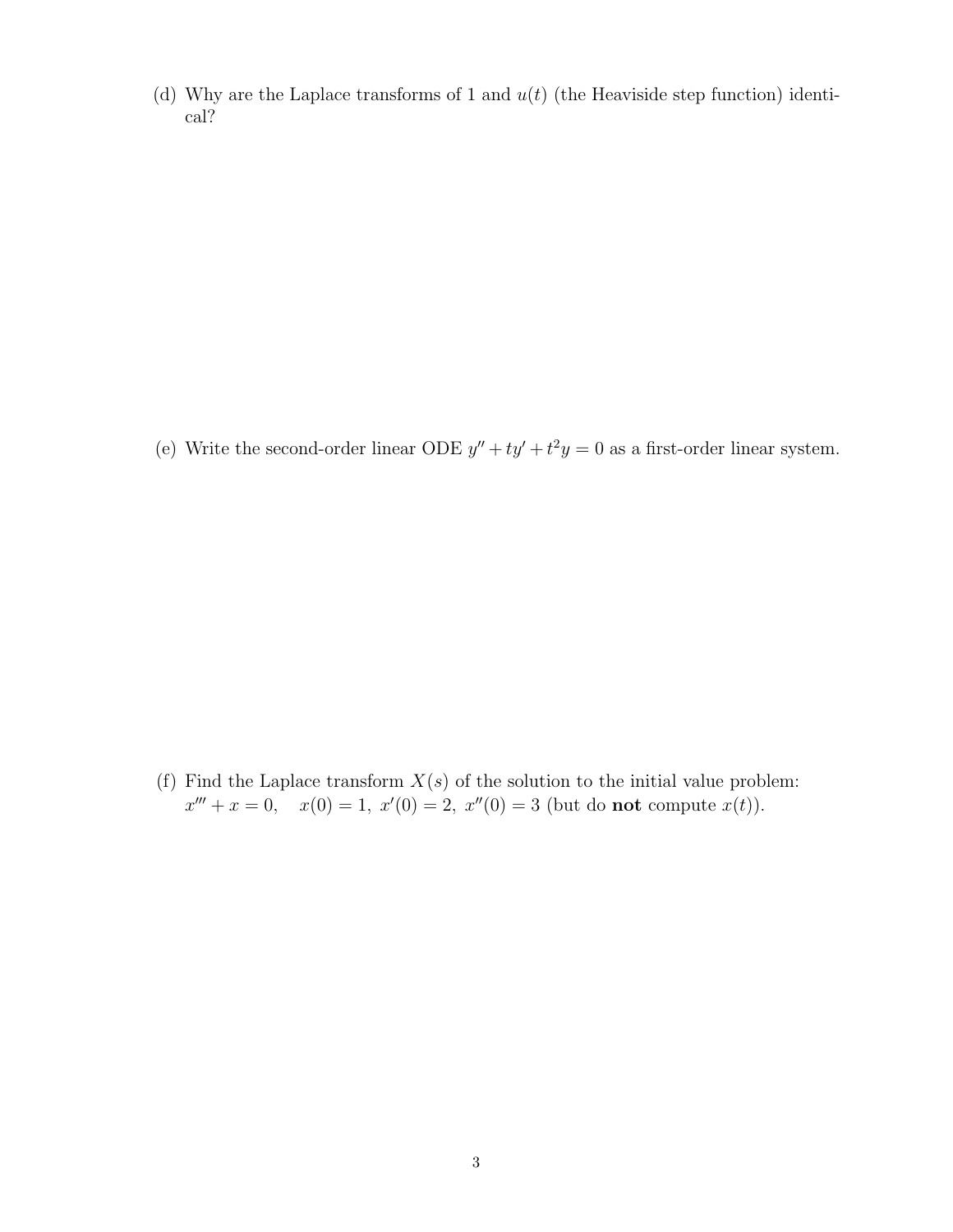2. (a) [6 marks] Find the solution of

$$
y' + x^3y = 3x^3, \ y(0) = 8.
$$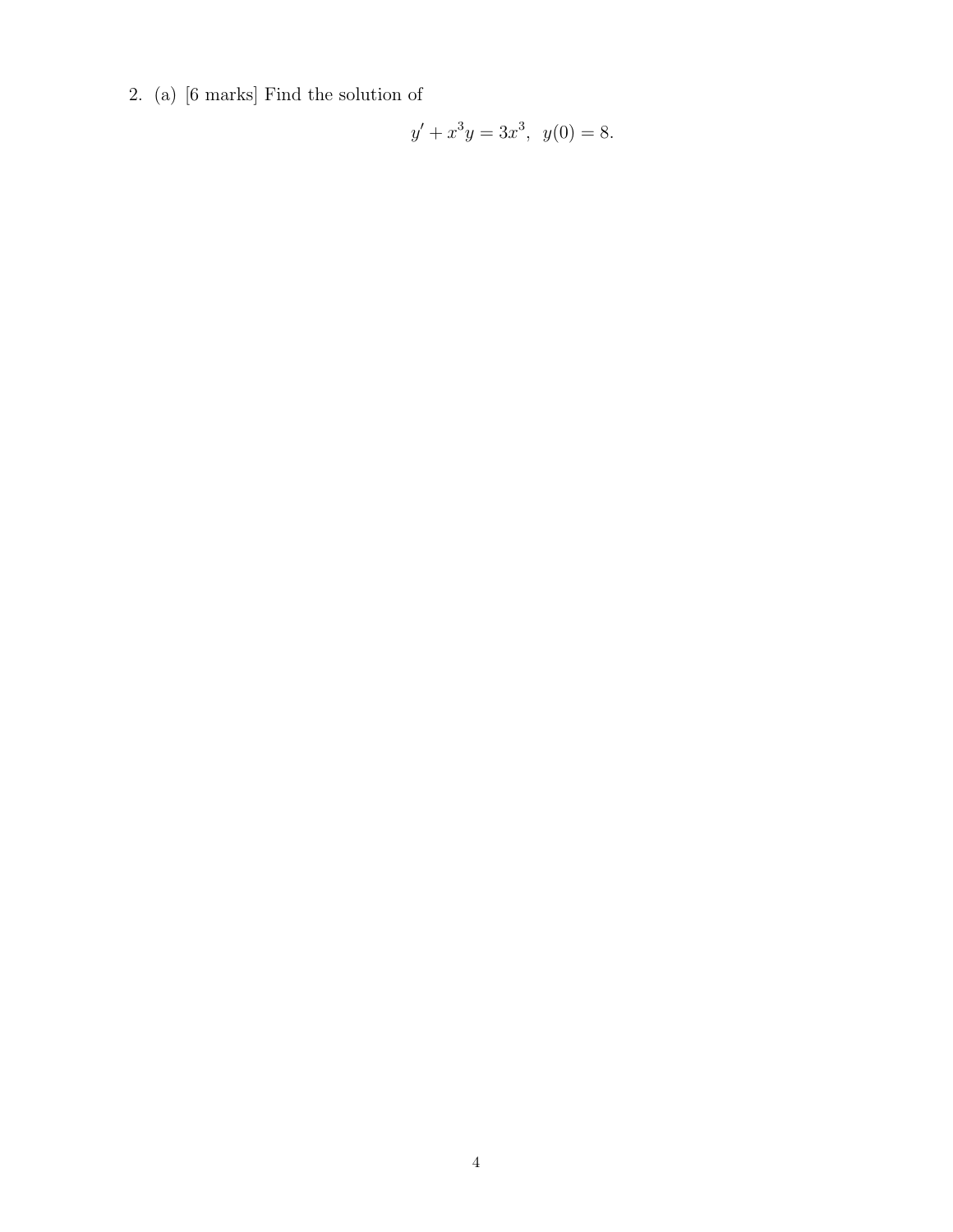(b) [6 marks] Solve

$$
\frac{dx}{dt} = \frac{t^2 + 1}{x^2 + 1}, \ \ x(0) = -1.
$$

You may leave your result in implicit form.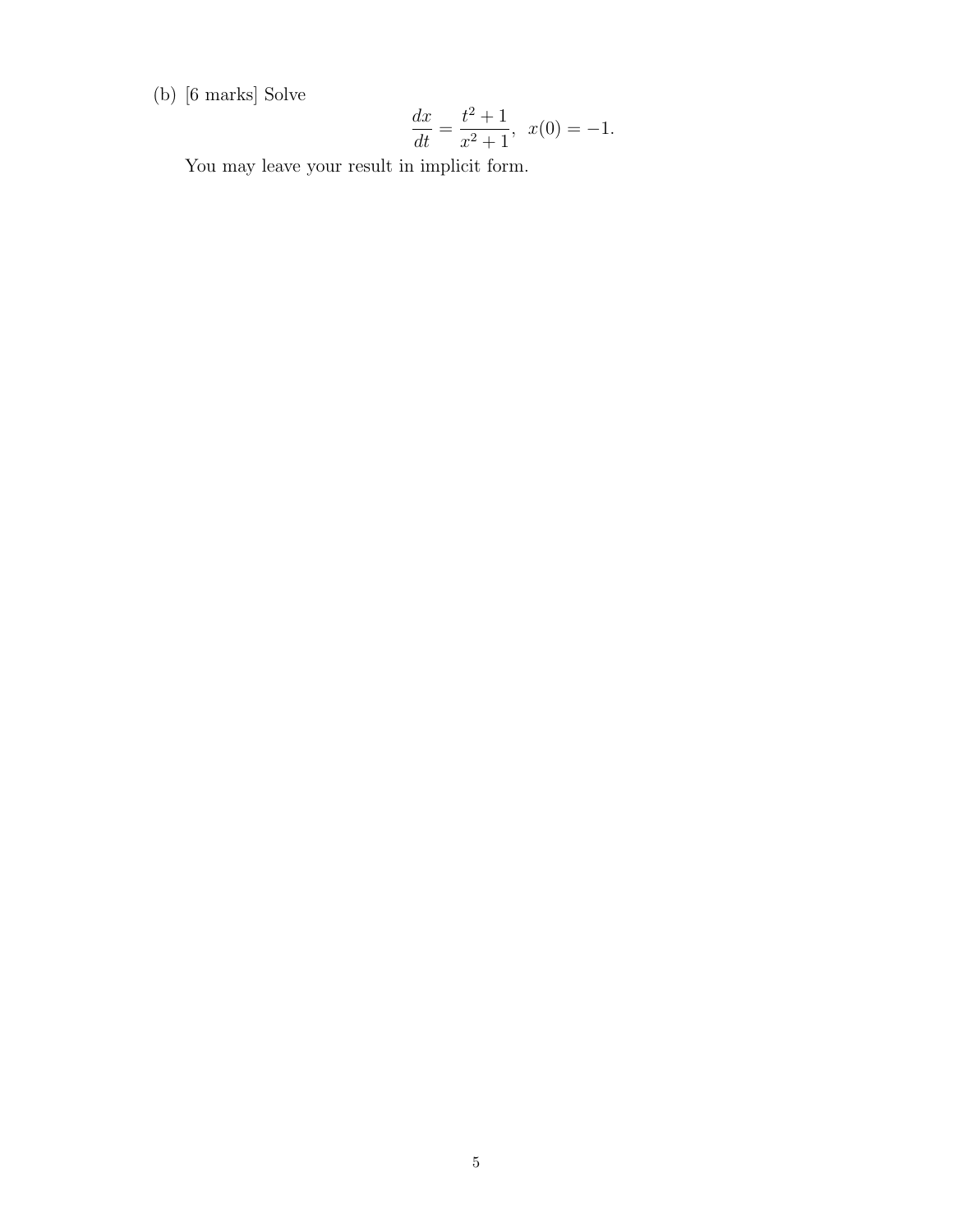3. Suppose the displacement  $x(t)$  of a damped mass-spring system subject to sinusoidal forcing of amplitude  $F_0$  is modelled by:

$$
x'' + 2x' + 5x = F_0 \sin(2t), \qquad x(0) = 0, \ \ x'(0) = 1.
$$

(a) [8 marks] Find and sketch the solution  $x(t)$  when  $F_0 = 0$  (no forcing).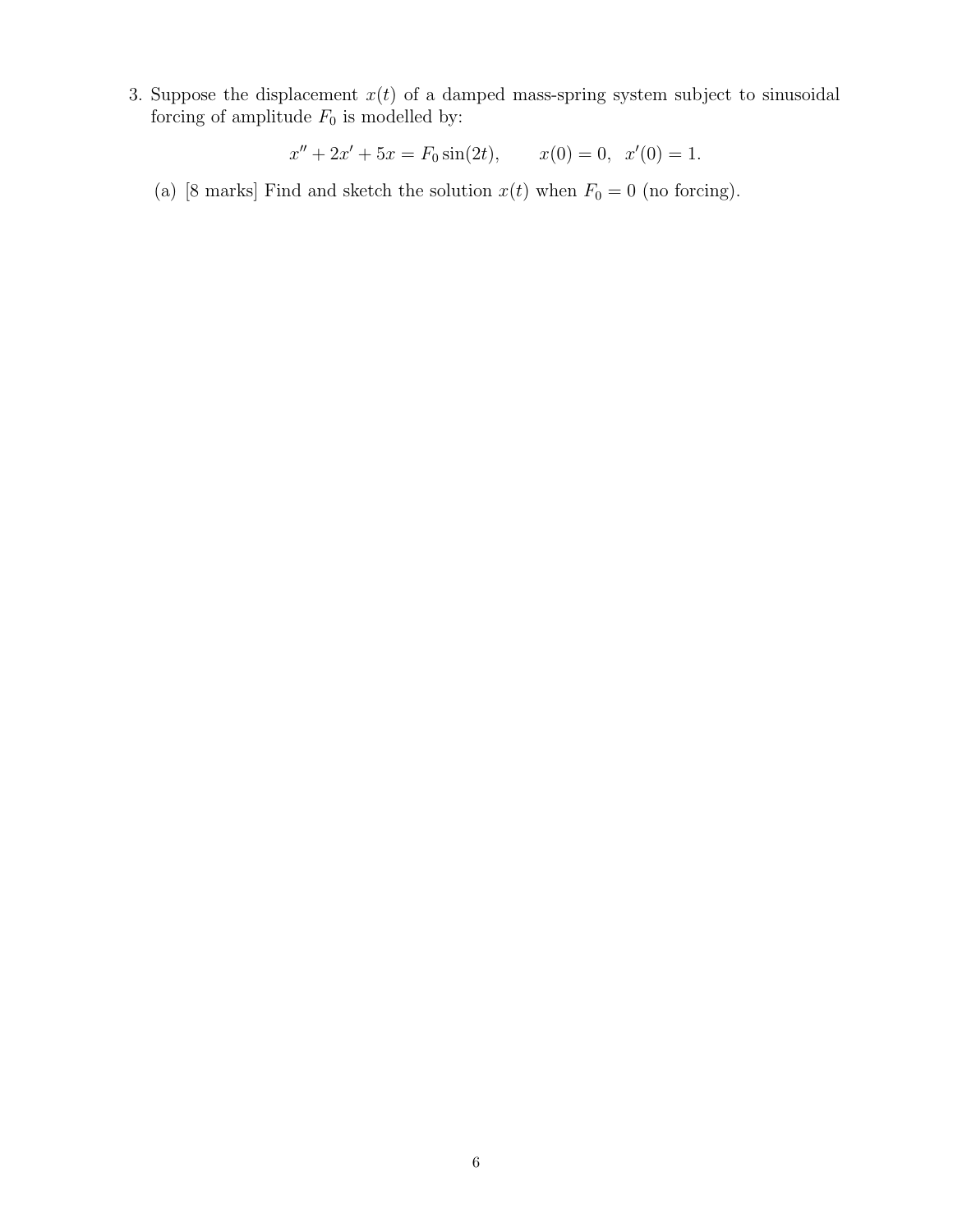(b) [8 marks] Now take  $F_0 = 1$ , and find the steady periodic solution (the part of the solution  $x(t)$  which remains as  $t \to \infty$ ).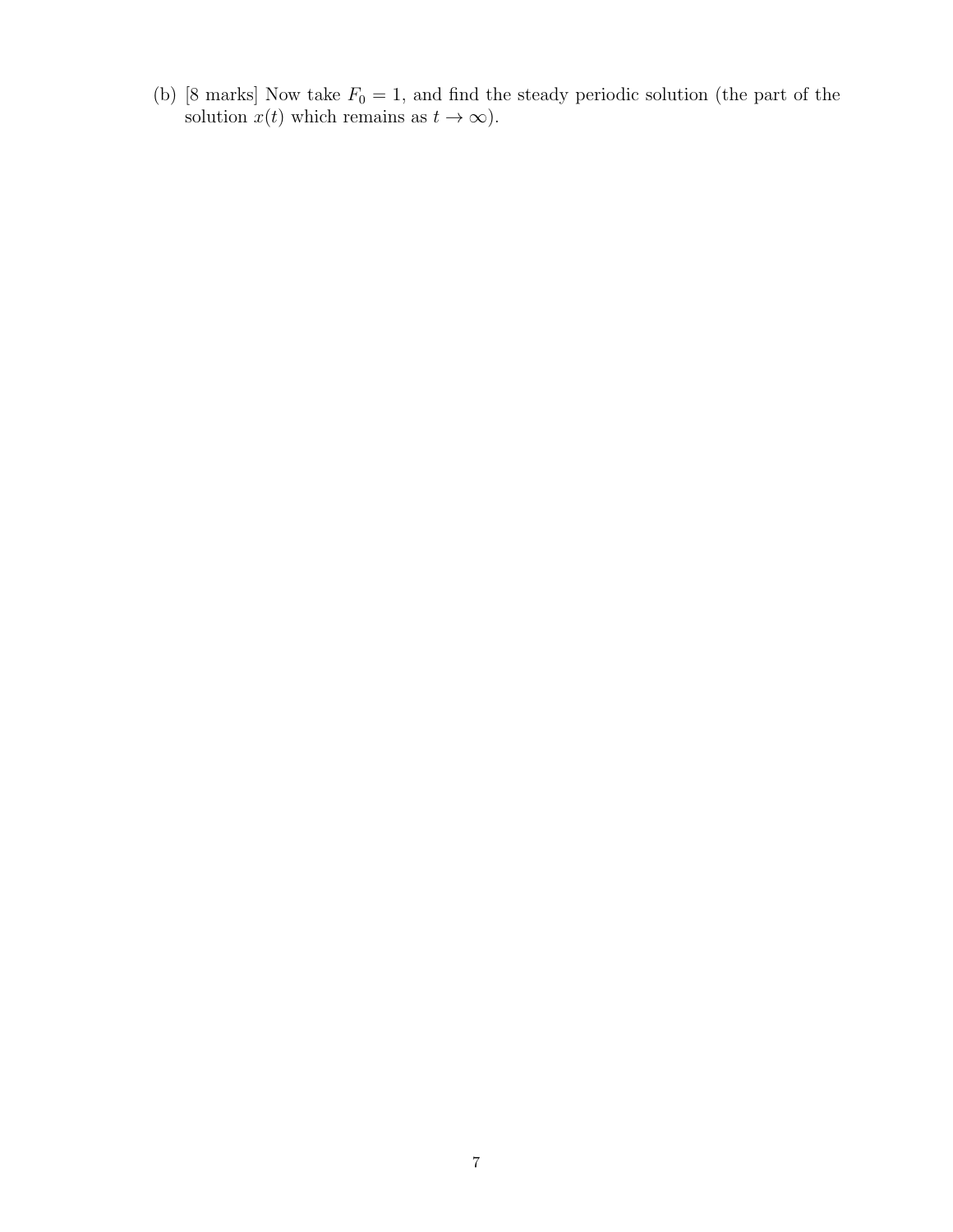4. (a) [5 marks] Find the Laplace transform of the following piecewise continuous function by using either the definition of Laplace transform or the second shifting theorem involving a unit step function.

$$
g(t)=\left\{\begin{array}{ll}0,&t<1,\\e^{(t-1)},&t\geq 1.\end{array}\right.
$$

(b) [4 marks] Let  $Y(s) = \mathcal{L}[y]$  be the Laplace transform of the solution  $y(t)$  to the following initial value problem:

$$
\begin{cases}\ny'' - 2y' + y = g(t), \\
y(0) = 0, \quad y'(0) = 1,\n\end{cases}
$$

where  $g(t)$  is the function defined in (a). Determine  $Y(s)$ .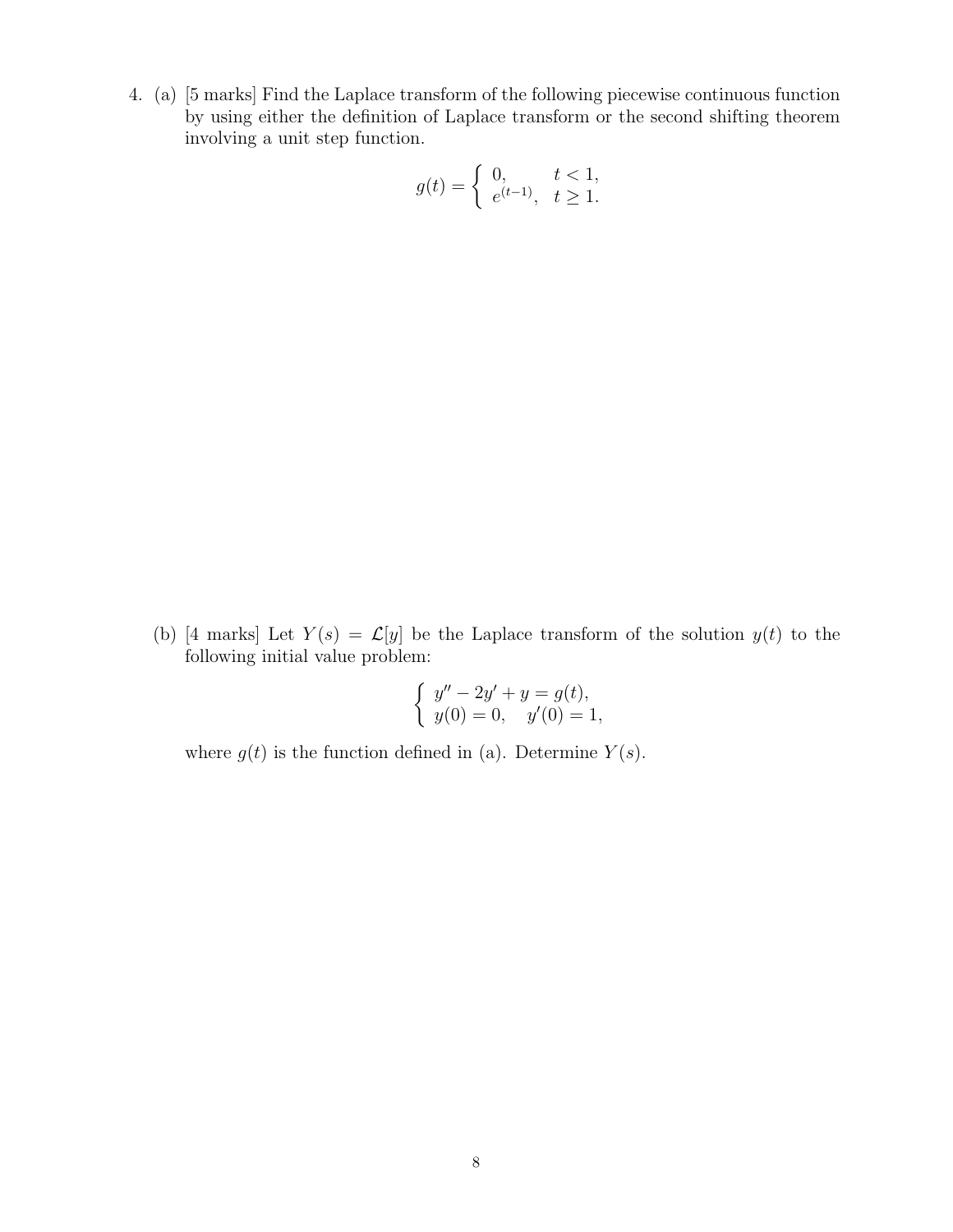(c)  $[5 \text{ marks}]$  Calculate the inverse Laplace transform of  $Y(s)$  obtained in (b) to find the solution,  $y(t)$ , to the IVP in (b).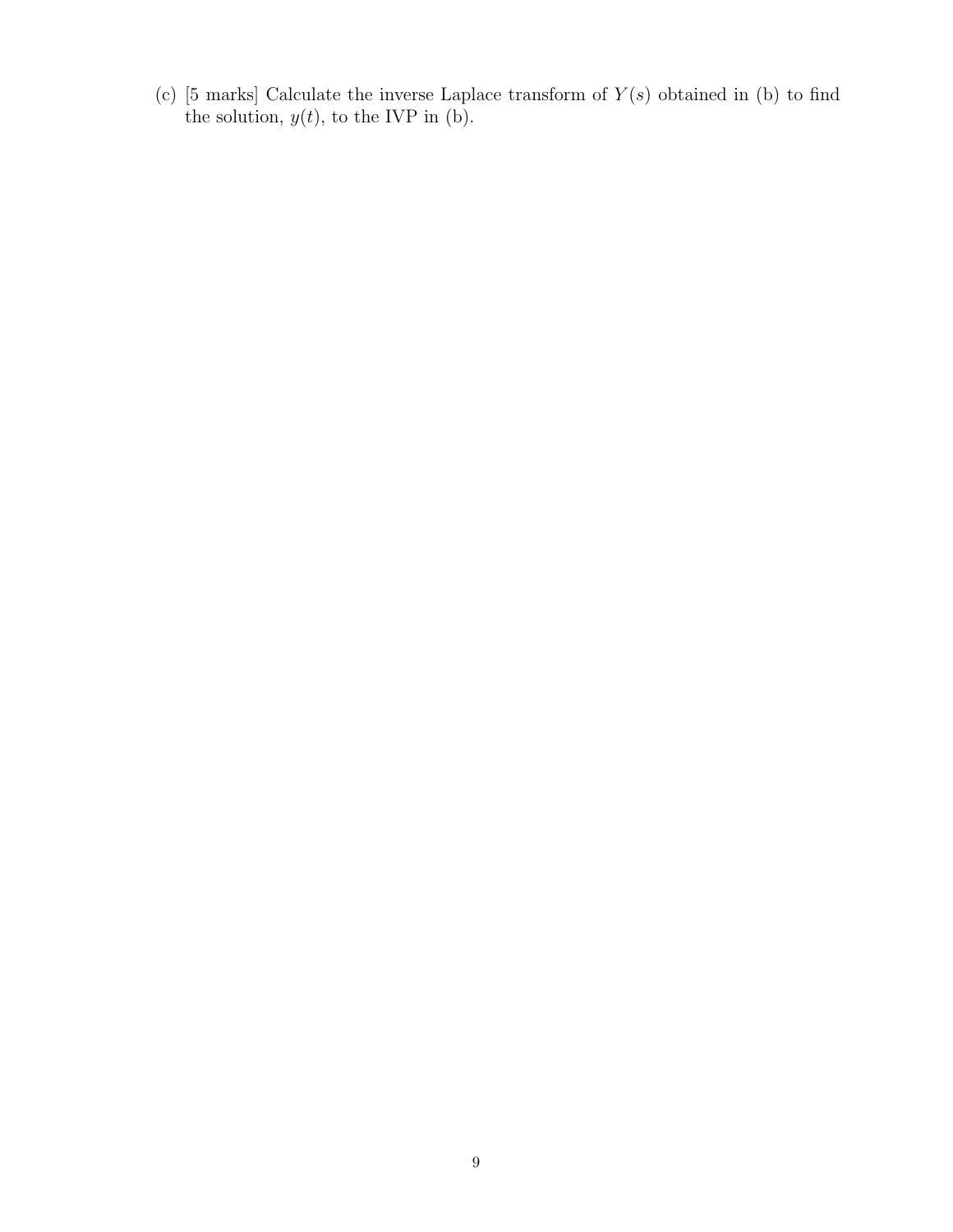5. (a) [8 marks] Find the general solution  $\vec{x}(t) = \begin{bmatrix} x(t) \\ y(t) \end{bmatrix}$ l. of the homogeneous linear system

$$
\vec{x}' = A\vec{x}, \qquad A = \begin{bmatrix} 0 & 3 \\ 2 & 1 \end{bmatrix},
$$

and sketch the phase portrait (i.e. some typical trajectories in the  $xy-$  plane).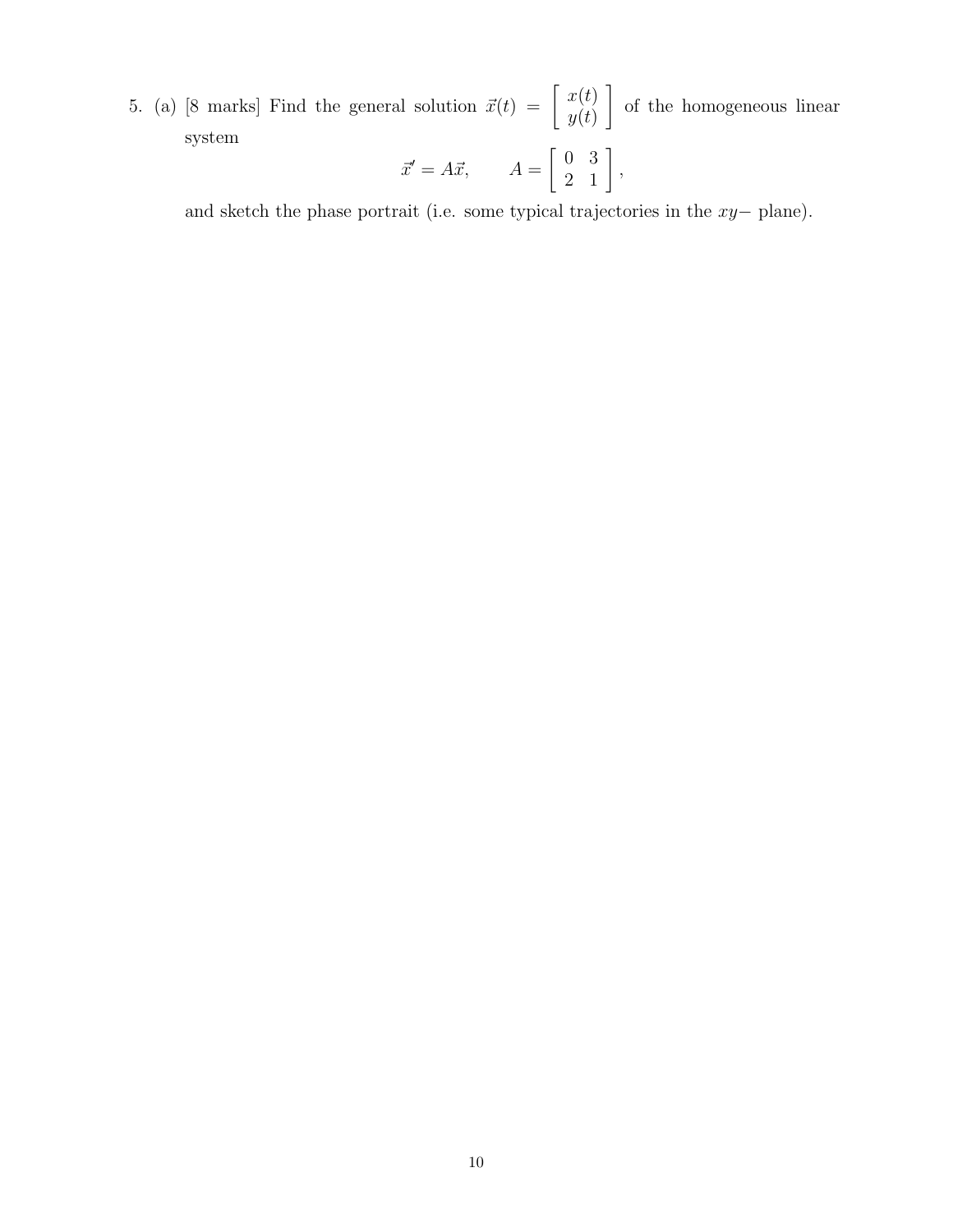(b) [8 marks] Now find the general solution of the nonhomogenous system (with matrix *A* as above):

$$
\vec{x}' = A\vec{x} + \begin{bmatrix} 25e^{3t} \\ 0 \end{bmatrix}
$$

*.*

*Hint: to find a particular solution, you may use either the method of variation of parameters, or the method of undetermined coefficients; for the latter, try*  $\vec{x}_p(t)$  =  $\int (at+b)e^{3t}$  $(ct+d)e^{3t}$ 1 *.*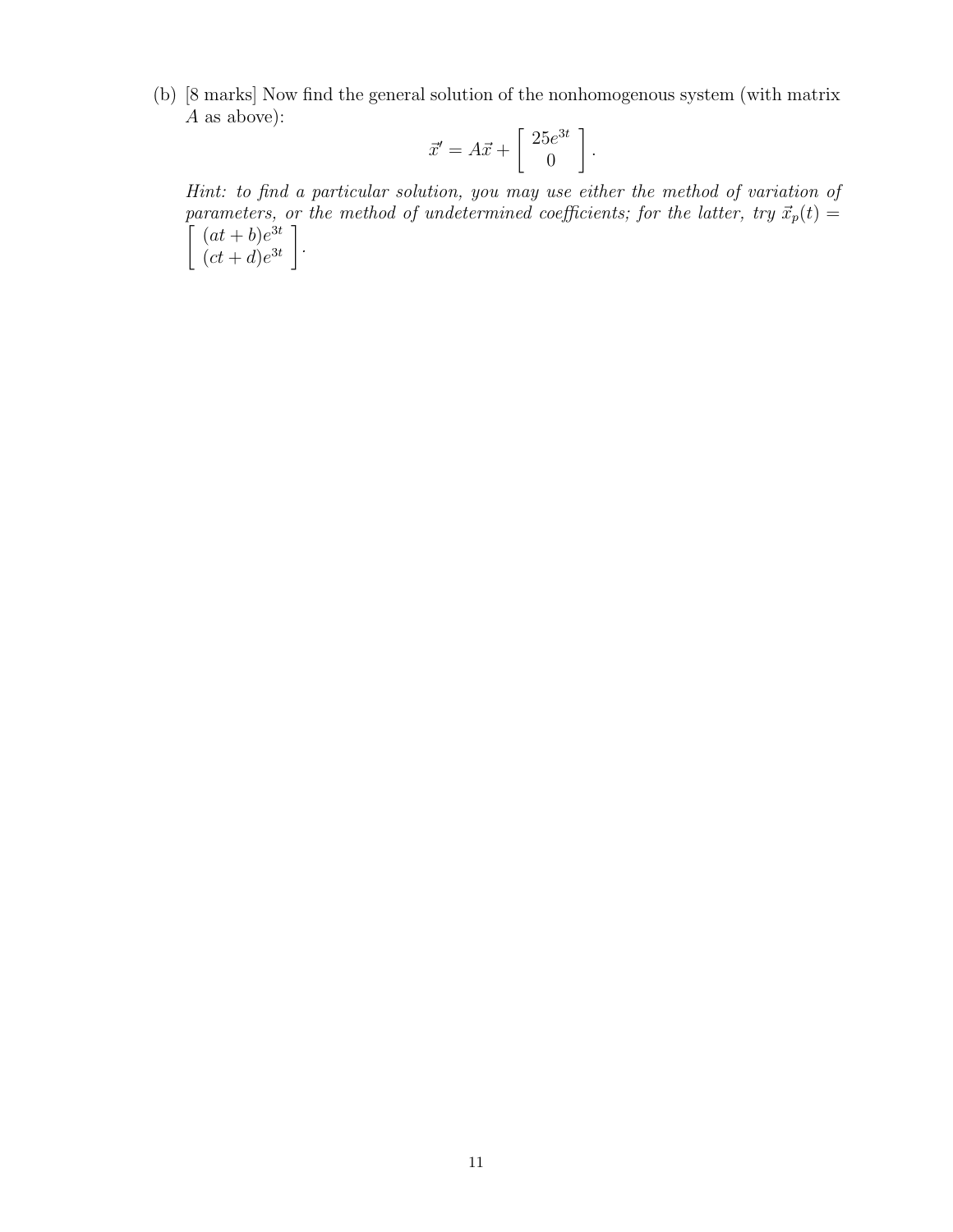6. Suppose the interaction between two species  $(x = x(t))$  is the "prey" while  $y = y(t)$  is the predator) can be modelled by the autonomous system:

$$
\begin{cases} \frac{dx}{dt} = x(3 - x - y) \\ \frac{dy}{dt} = y(1 + x - y) \end{cases}
$$

- (a) [10 marks] Determine all the critical points and classify their type and stability.
- (b) [6 marks] Sketch a phase portrait for the nonlinear system by first sketching a few trajectories near each critical point.
- (c) [2 marks] If  $x(0) = y(0) = 1$ , determine  $\lim_{t\to\infty} x(t)$  and  $\lim_{t\to\infty} y(t)$ .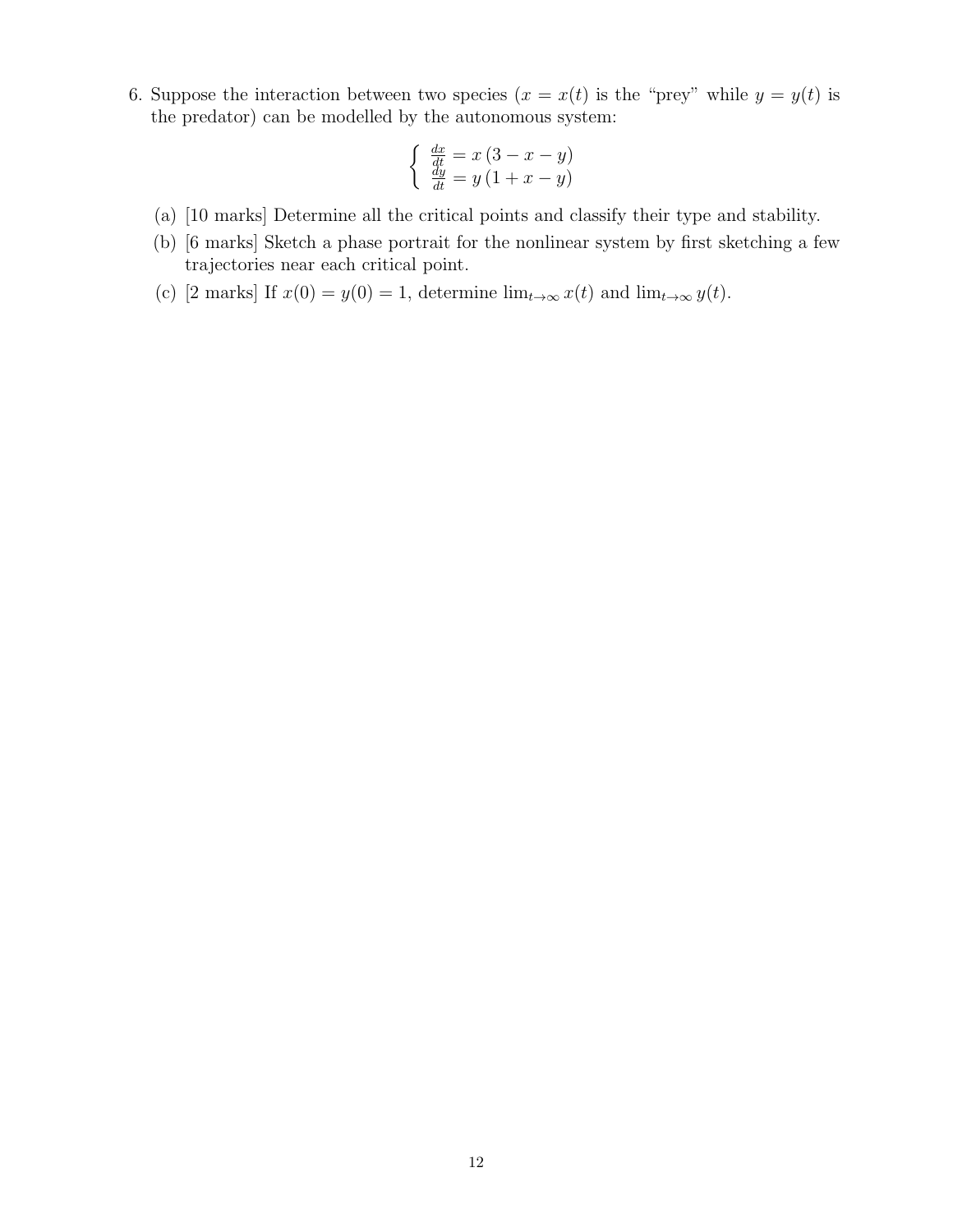[Blank page]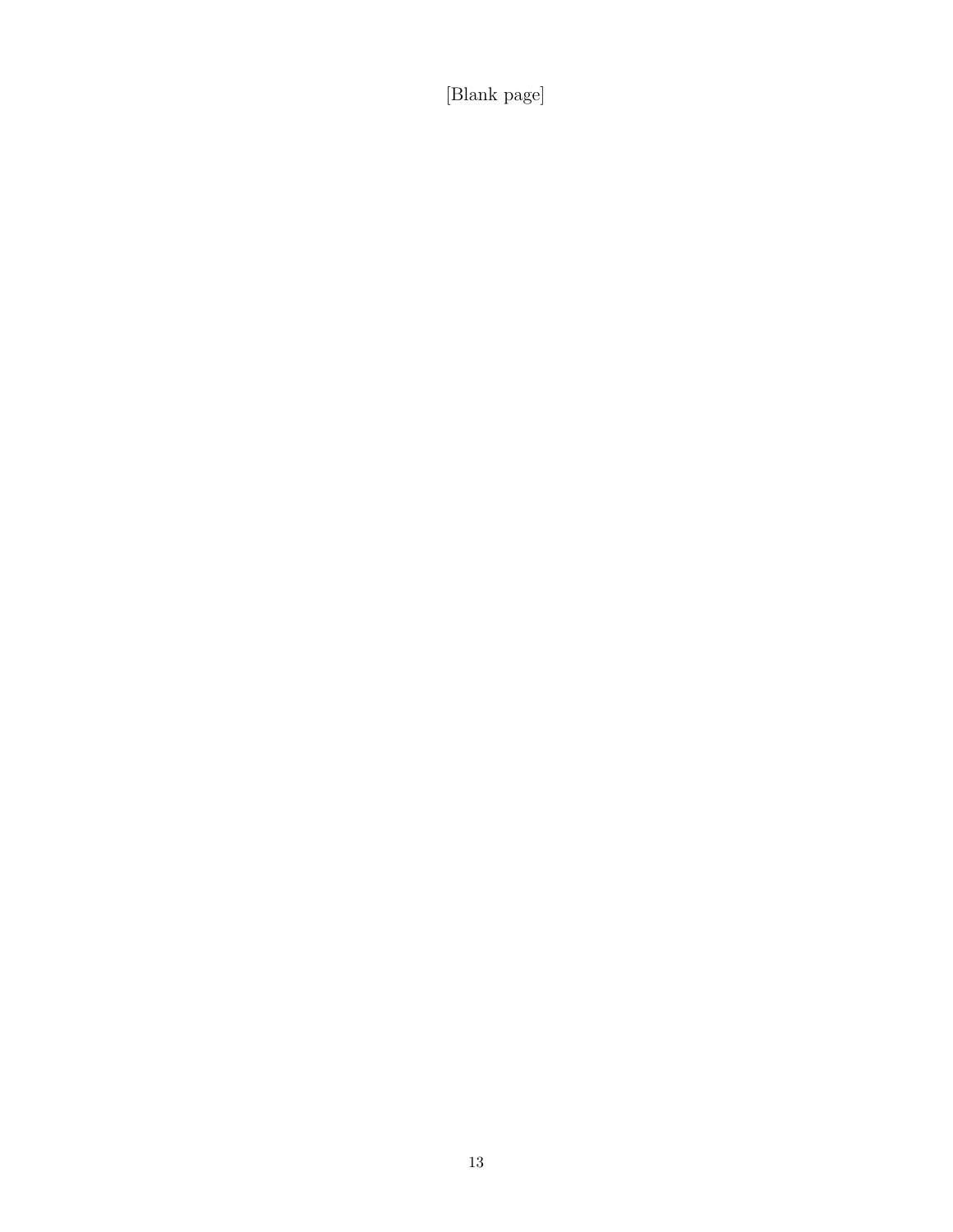7. Consider the following initial value problem for a first-order autonomous ODE:

$$
\frac{dy}{dt} = -y(y-1)^2, \quad y(0) = y_0.
$$

- (a) [4 marks] Find the equilibrium solutions (critical points), determine the stability (stable or unstable) of each, and find  $\lim_{t\to\infty} y(t)$  for all possible values of the initial condition *y*0.
- (b) [4 marks] If  $y_0 = 3/2$ , use Euler's method with step size  $h = 1$  to approximate the solution  $y(2)$  at time  $t = 2$ .
- (c) [4 marks] Again if  $y_0 = 3/2$ , use Euler's method with the larger step size  $h = 2$ to approximate the solution  $y(2)$  at time  $t = 2$ . Predict what will happen if you continue to use this scheme (with  $h = 2$ ) to approximate  $y(t)$  for large *t*. Compare this with your result from part (a), and explain any discrepancies.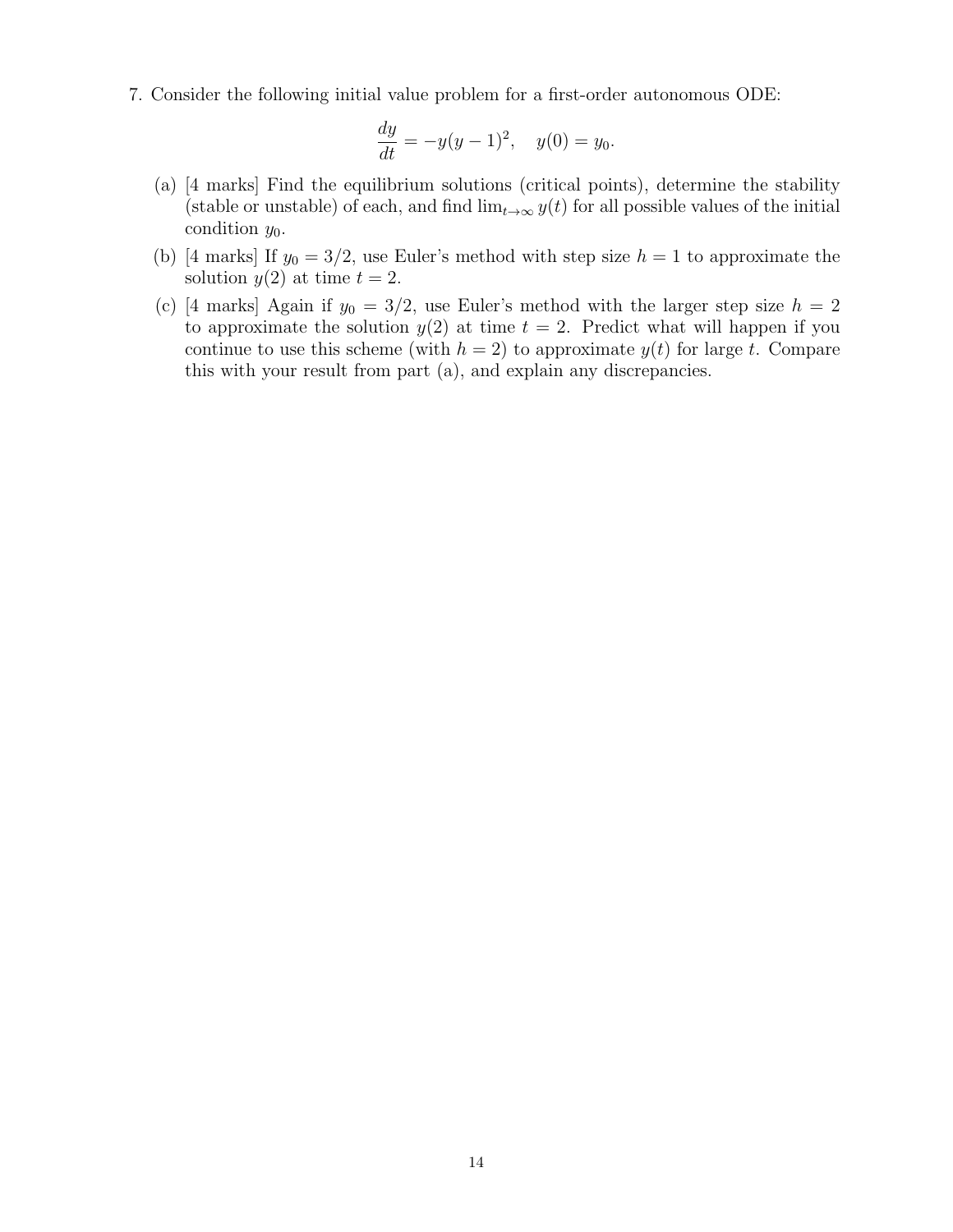[Blank page]